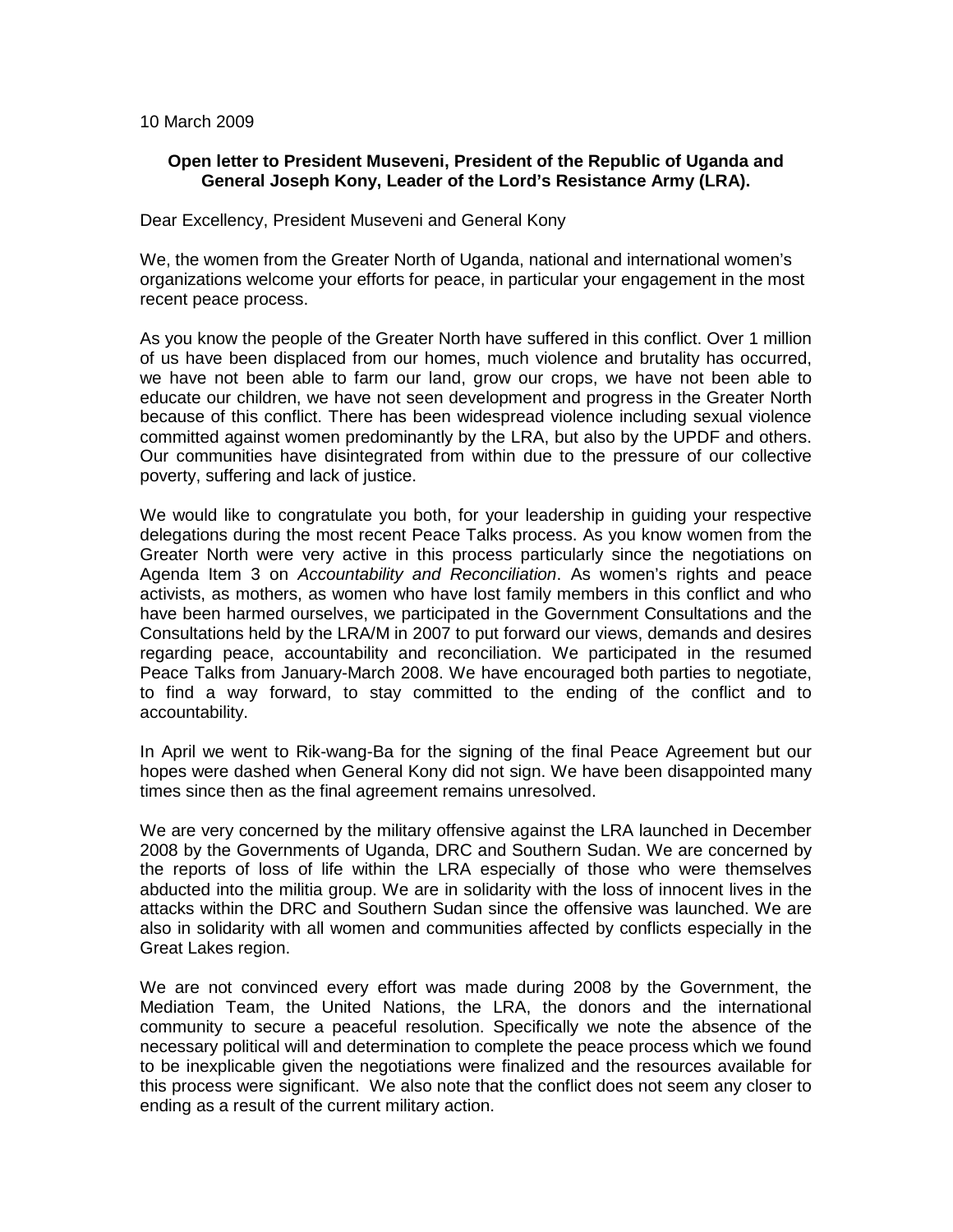Our message to you as women from the Greater North is that we want peace – peace with reconciliation; peace with truth-telling; peace with forgiveness; peace with justice; peace to harmonise and restore our communities.

Mr President and General Kony, as Leaders in this conflict we call upon you both to establish an immediate ceasefire with the following requirements:

> 1. That the LRA is provided with safe passage to immediately assemble in the designated area in the Rik-wang-Ba National Park as outlined in the Peace Agreements;

2. That the LRA release women and children from their group;

3. That the Government of Uganda work closely with the United Nations and other international agencies in preparation for the return of the women and children from the LRA to ensure their safety, the provision of treatment, assessment and adequate medical and psychological support, and their ultimate return to their communities. The engagement of women, traditional and religious leaders in this process is also vital;

4. That the final peace agreement between the Government of Uganda and the LRA is signed.

This letter is supported by 250 local and national Ugandan NGOs along with organizations from the Democratic Republic of the Congo, Sudan the Central African Republic and international networks and organizations around the world.

**Sincerely** 

- 1. Greater North Women's Voices for Peace Network, Uganda
- 2. Women's Initiatives for Gender Justice
- 3. Uganda National NGO Forum (Membership of over 360 NGOs)
- 4. Survivor Corps (Uganda)
- 5. Kitgum Women's Peace Initiatives (KIWEPI)
- 6. Kitgum Concerned Women Association
- 7. Teso Women Peace Activists (TEPPA)
- 8. Kitonyounai Women Peace Group
- 9. Mother's Union Lango Dioces
- 10. Lango Female Clan Leaders
- 11. National Association of Women Association of Uganda (NAWOU) Lira Chapter
- 12. Lira Women Peace Initiatives
- 13. Lira Women Widows and Orphan Care
- 14. Ocok Can Women Association APAC
- 15. Catholic Women Guild, Lira Dioces
- 16. Gulu Women for Peace, Reconciliation and Resettlement (GUWOPAR)
- 17. Teso Rehabilitation and Reconstruction Women in Development (TERREWODE)
- 18. Otingite- BA Women's Peace Group, KATAKWI
- 19. Totodwe Women's Group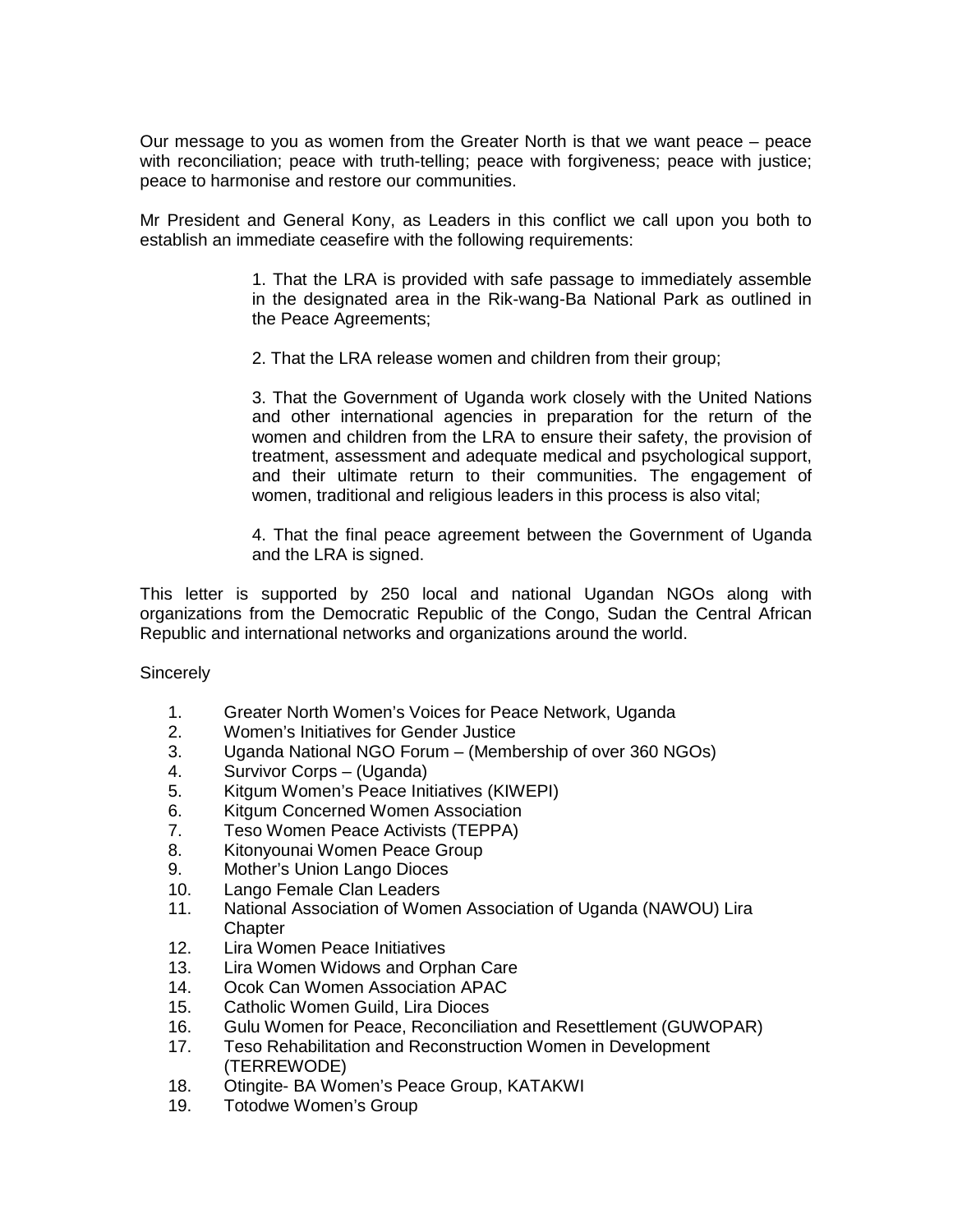- 20. Boma North Female Youth Tailoring Group
- 21. Apiri Women in Development
- 22. Agurut Aigesigesitoi Widow Group
- 23. Kumi Women's Peace Initiatives for Development
- 24. Teso, Karamoja Women Initiatives for Peace
- 25. Lokinyinyir Women's Group
- 26. Lokiderider Women's Group
- 27. Nakerei Women's Group
- 28. Abim Mother's Union
- 29. Apurwonpit Women's Group
- 30. Cidkwok Women's Group
- 31. Aware-Uganda (Action and Awakening women in rural areas)
- 32. Saint Monica Women's Group
- 33. Karamoja Rural Women Association (KARWA)
- 34. Karenga Widows Association in Development
- 35. Mandelo Women's Group
- 36. Nakapiripirit Catholic Church Women's Group
- 37. Kakamongole Mandela Women's Peace Group
- 38. Namalu Women's Development Association (NAWODA)
- 39. Lolacat Mother's Union Group
- 40. Nabilatuk Mother's Union Group
- 41. Lorengeduat Women's Peace Group
- 42. Kimaumau Women's Peace Group in Iriir sub county
- 43. Nakamilit Women's Group
- 44. Iriir Mother Union Group
- 45. Matany Women's Health Group
- 46. Lotimong Women's Group (Lopei sub-county)
- 47. Lokopo Women's Peace Group
- 48. Matany TBS Women's Group (deals with HIV/AIDS)
- 49. Uganda Girl Guides Association from KUMI
- 50. Ongino Women in Development Initiatives
- 51. Okouba Agro- Processors Women's Group
- 52. Kumi Muslim Women's Association
- 53. Uganda Women's Effort to Save Orphans (Kumi)
- 54. Kumi Women in Development Sacco
- 55. Teso- Karamoja Women Initiatives for Peace
- 56. Mother's Union (Kumi)
- 57. Iteso Cultural Union
- 58. Kumi District Widows Association
- 59. Kidongole Mother's Union
- 60. Kolir Women Peace Promoters
- 61. Kamatur Women's Peace Group
- 62. Komomngomeri Women's Peace Group
- 63. Aminit Women's Group
- 64. Tajar Women's Group
- 65. Prime Age Women Group
- 66. Grassroots Women Association for Development
- 67. Cam Nono Ber Ki Winyo Women Group
- 68. Nen Ayim Women Organisation
- 69. Empowering Hands
- 70. Kwo Lonyo Women Group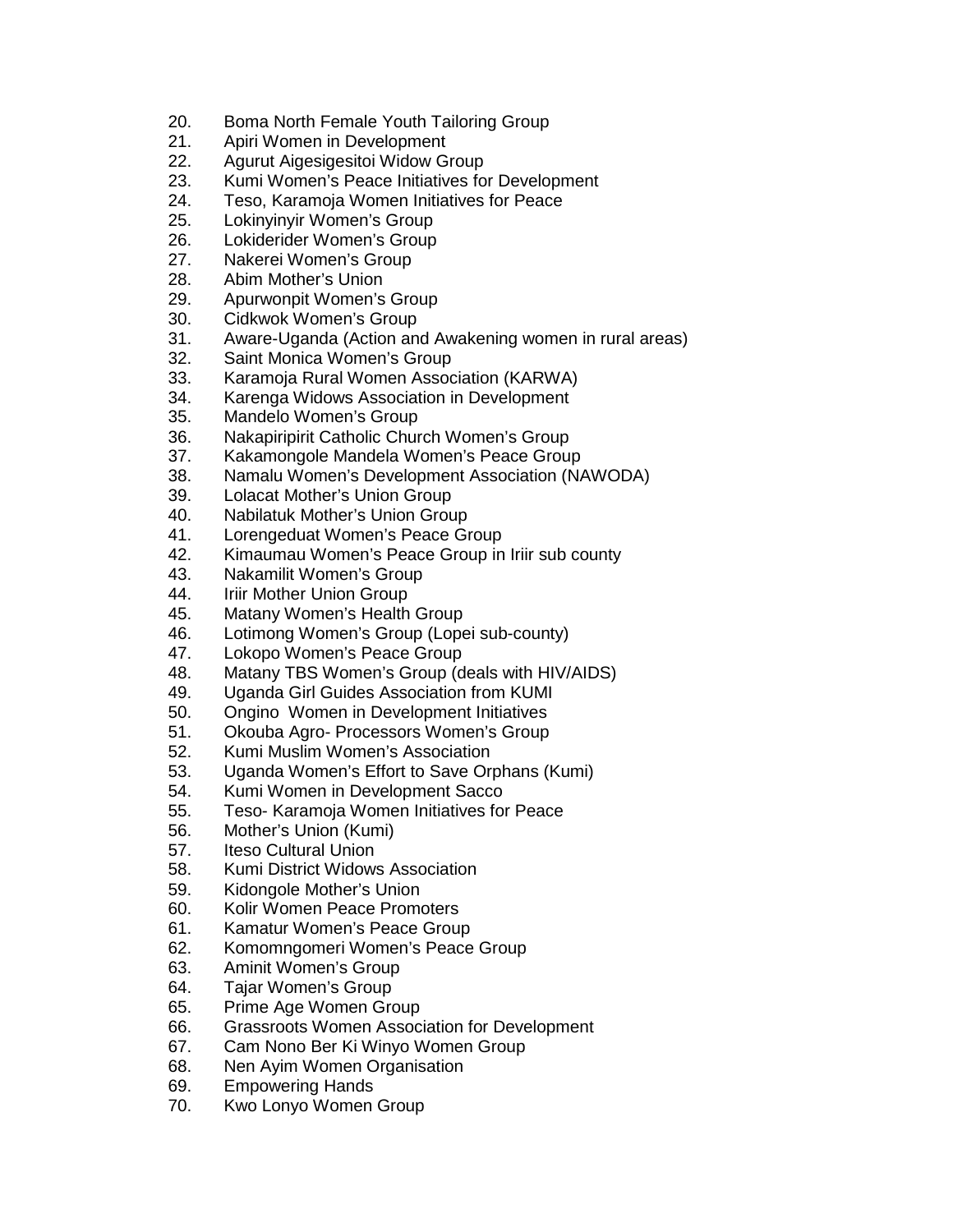- 71. Can Pe Rom Widows Group
- 72. Old Age
- 73. Tegot Development Association
- 74. Ribbe Ber Saccocs Group
- 75. Wil Layibi Community
- 76. Women for Development
- 77. Women Economic Empowerment
- 78. Gulu Women Tailor Association
- 79. Layibi Women Housing Association
- 80. Ma Lubanga Omiyo Women Group
- 81. Gulu Women Fish Monger Association
- 82. Mak Matic Women Network
- 83. Lacankwite Women Group
- 84. Tailoring Group
- 85. Acholi Cultural Foundation
- 86. Women's Fellowship Fund Guide Group
- 87. Ushindi Women Group Kisugu
- 88. Mercy Group
- 89. Tute Keni Group
- 90. United Brick Construction
- 91. Amuka Construction
- 92. Techenica Group
- 93. Cobra Group Ribe
- 94. Juakali Group
- 95. Good Samaritan
- 96. In Need Northern Youth Group
- 97. Ber Iywe Group
- 98. Kaka Nyero Group
- 99. Nyeko Rac Group
- 100. Lango Cultural Group
- 101. Akonyi Ki Bedo Group
- 102. Mami Sport Group
- 103. Trinity Group
- 104. Kony Peko Group
- 105. Peko Rom Group
- 106. Business Group
- 107. Pimewa Group
- 108. Tem Ki Kom Group
- 109. Awara Awara Group
- 110. Docus Widows Group
- 111. Good Samaritan Ministry
- 112. Pi Tek Awaro Women's Group
- 113. Pe Nonge Labedo Women's Group
- 114. Uganda Microfinance Organisation
- 115. Kitgum Women Association
- 116. Gulu Dairy Farmer's Association
- 117. Lamogi Women's Leaders Association
- 118. Paimol Women Dancers Group
- 119. Te Got Development Association Koc Goma
- 120. Lapono Women Cultural Group
- 121. Gulu Venders Women's Group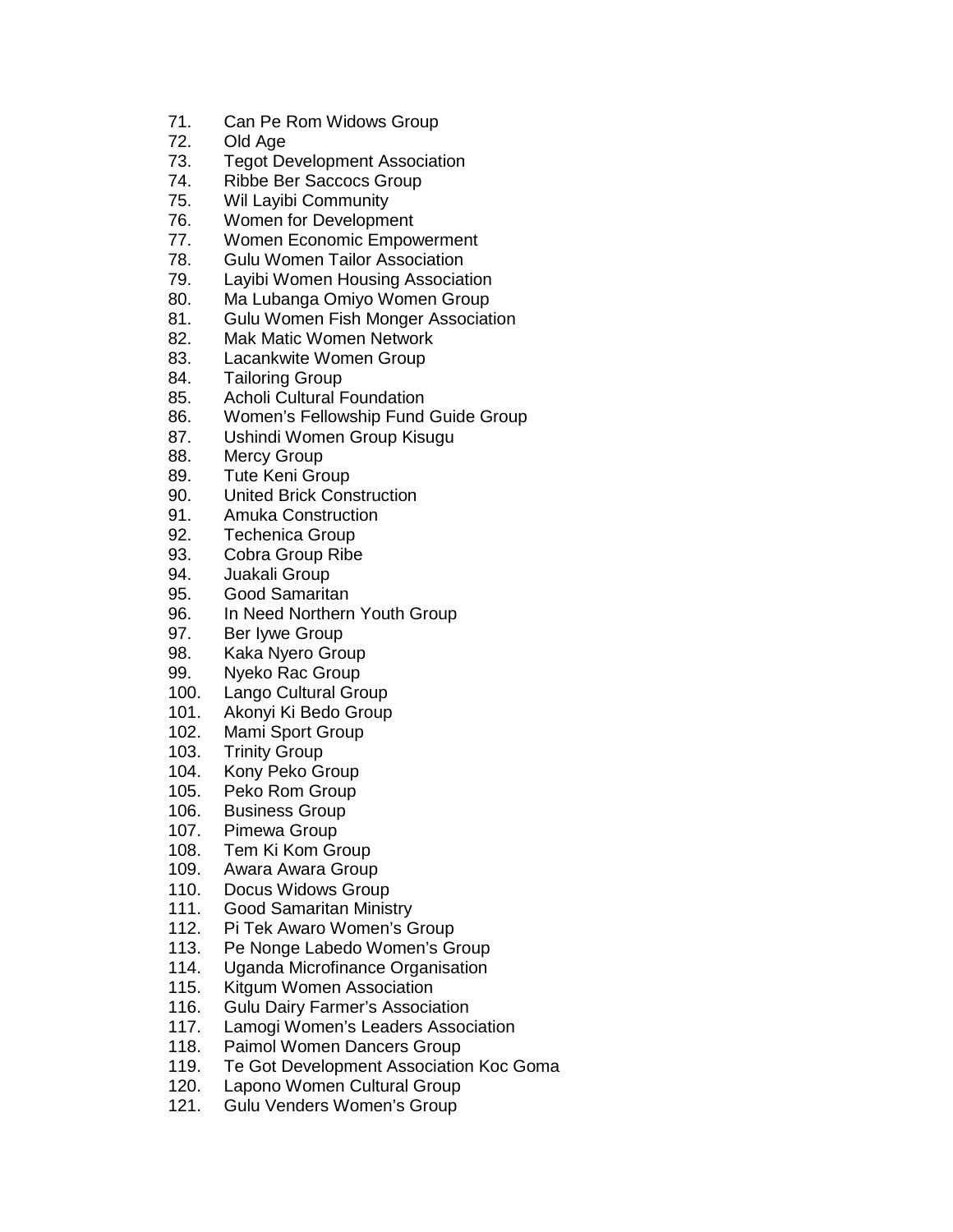- 122. Kainkono Boda Boda Cyclists
- 123. Pur Ber Group
- 124. Awaru Group
- 125. Charcoal Department
- 126. Rib Rok
- 127. Odomit Group
- 128. Paco Ripo Dano
- 129. Cam Kiwedu Group
- 130. Can Kelopeko Group
- 131. Can Rom Group
- 132. Can Pe Tum Group
- 133. Timkikomi
- 134. Watute Group
- 135. Can Odiya Group
- 136. Ribe Ber
- 137. Kwo Ki Lawoti
- 138. Ribe Ayeteko
- 139. Sallon Group
- 140. Kuwe Group
- 141. Latic Omyero
- 142. Atimaang Group
- 143. Cam- Kilawoti Group
- 144. Mina Women's Group
- 145. Pit Ondong Ki Mon Women's Group<br>146. Rubanga Ave Mivo Group
- Rubanga Aye Miyo Group
- 147. Sudanese Women Empowerment for Peace (SuWEP)
- 148. Salmmah Women's Resource Centre
- 149. The Gender Centre for Research and Training
- 150. SEEMA Center for Training and Protection of Women and Child's Rights
- 151. Women Empowerment for Peace & Development
- 152. The Family and Child Friends organization
- 153. Al-Khatim Adlan centre for Enlightenment and Human development
- 154. Darfur Bar Association
- 155. Teacher First for Training & Research (ALAM)
- 156. Sudanese Center for Trade Union & Human Rights
- 157. Agri Peace for Development
- 158. Someit for peace and Human Rights
- 159. Vigilance for Development
- 160. Sudanese Monitoring for Human Rights
- 161. Sudan Liberation Movement SLM/Women Bureau/France
- 162. Sudanese Studies Center
- 163. Khartoum Center for Human Rights & Environmental Development
- 164. Skills Development Society
- 165. Alg Press and Media Center
- 166. Sudanese Development Association
- 167. Environmentalist Society
- 168. Sudanese Organization for Research and Development (SORD)<br>169. Zenab for Women Development
- Zenab for Women Development
- 170. Peace Bridge Association
- 171. National Democratic Alliance
- 172. Sudanese Youth Development Association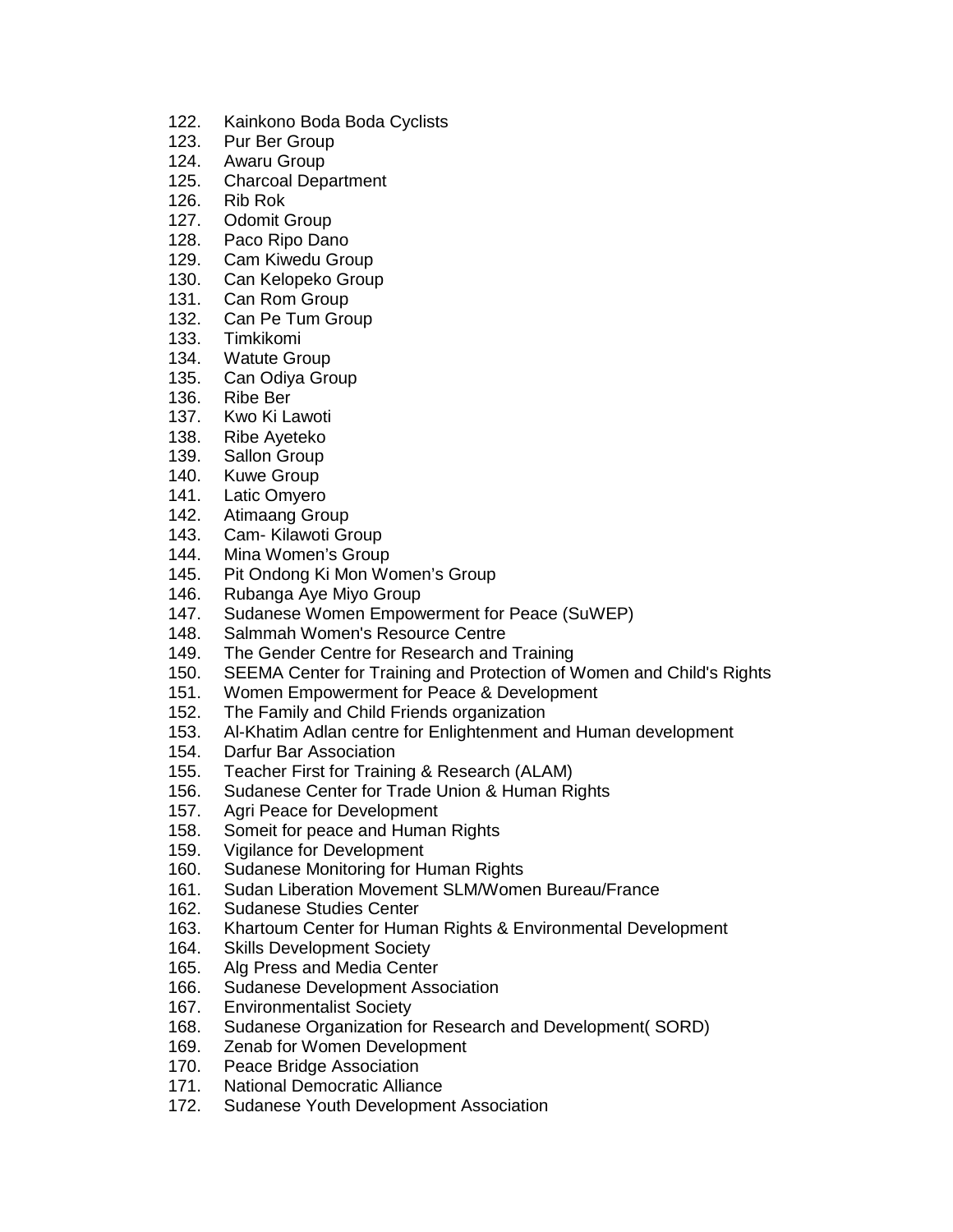- 173. Shams Association for Development
- 174. Friends of Children Society
- 175. Music for All
- 176. Omelhuda Women for Peace & Development
- 177. Asmaa Association
- 178. Amel Center
- 179. Coexistance & Development Organization
- 180. Corporacion Humanas
- 181. Global Centre for Women's Leadership
- 182. femLINKPACIFIC:Media Initiatives for Women
- 183. Rwanda Association of University Women
- 184. Global Justice Centre
- 185. JASS
- 186. CREA
- 187. Association for Progressive Communications Women's Networking Support Programme
- 188. Women's International League for Peace and Freedom
- 189. Nobel Women's Initiative
- 190. International Women's Tribune Centre
- 191. Women's Action for Change, Fiji
- 192. Centre for International Governance and Justice, Australian National **University**
- 193. La Cuerda
- 194. Agenda Feminista
- 195. Unión Nacional de Mujeres de Guatemala UNAMG Sector de Mujeres
- 196. Lesbiradas
- 197. Fundación Myrna Mack
- 198. Colectivo Ecologista Madreselva
- 199. Grupo de Apoyo Mutuo
- 200. Coordinadora Nacional de Viudas de Guatemala CONAVIGUA
- 201. H.I.J.O.S.
- 202. Centro de Acción Legal para la defensa de los Derechos Humanos CALDH
- 203. Seguridad en Democracia SEDEM
- 204. Oficina de Derechos Humanos del Arzobispado de Guatemala ODHAG
- 205. Actions des Femmes pour les Droits et le Développement (AFD)
- 206. Association des Femmes pour la promotion et le Développement Endogéne (AFPDE)
- 207. Association de lutte pour la promotion et la défense des Droits de la Femme et de l'Enfant (ALUDROF)
- 208. Association pour la Défense des Droits des Femmes (ADDF)
- 209. Solidarité des Femmes en Difficultés (SOFED)
- 210. Aide aux Femmes victimes des conflits Armés (AFEVICA)
- 211. Promotion des Droits de l'Enfant et de la Femmes (PRODEF)
- 212. Femmes unies pour la charité et le bien être communautaire (FUCBC) femmes Large unions de femmes pour le Développement (LUFED)
- 213. Fédération des Femmes pour la paix et le Développement (FEPADE)
- 214. Centre pour l'Education Animation et Défense de Droits de l'homme (CEADHO)